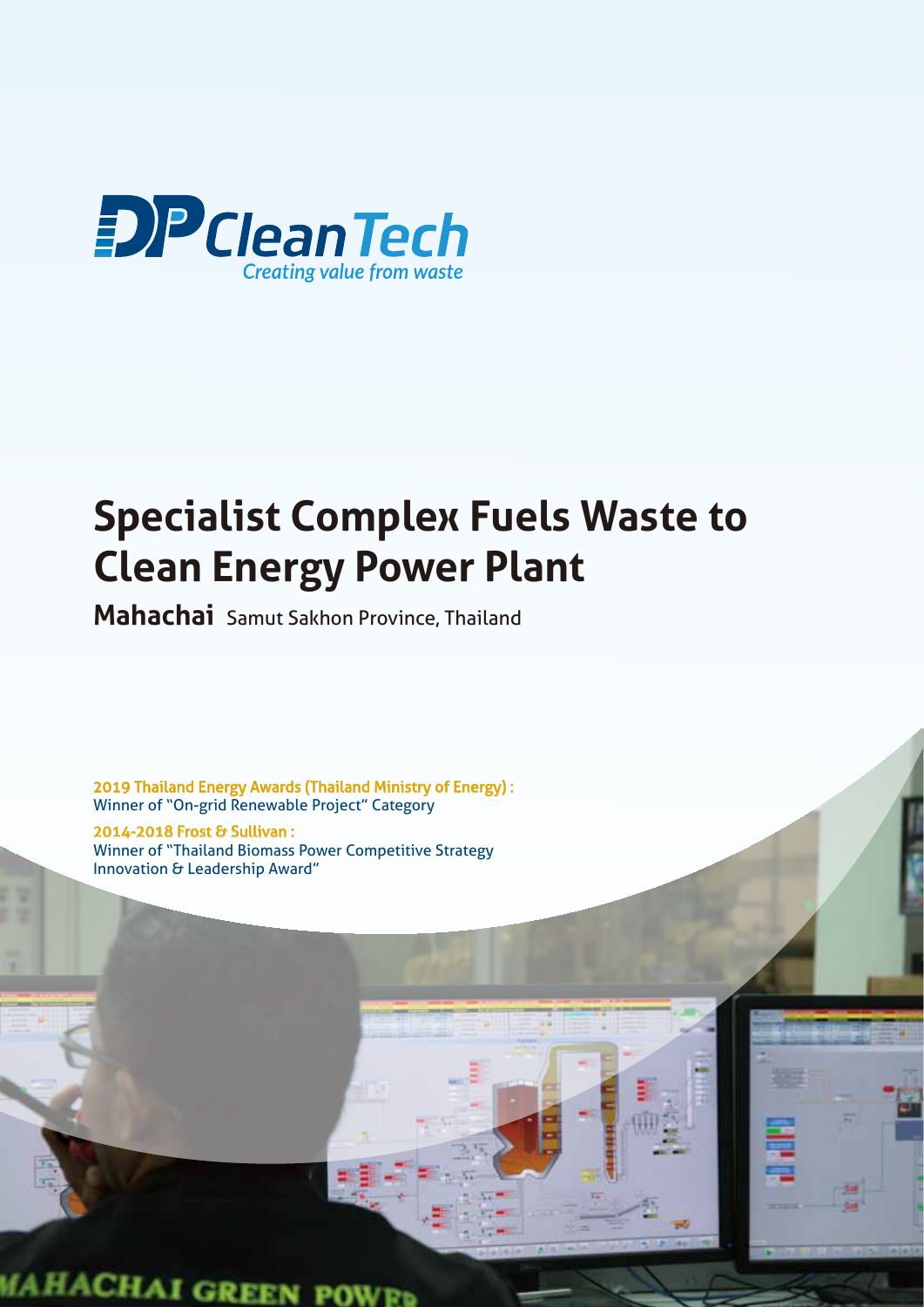

# **Specialist Complex Fuels Waste to Clean Energy Power Plant**

**Mahachai** Samut Sakhon Province, Thailand

#### **Introduction**

The Mahachai Green Power power plant in Thailand is one of the first plants in the world designed to utilise all the waste from coconut palms and convert it to clean energy. It was developed for Mahachai Green Power Co., Ltd, a Thai-German joint venture. The major shareholders are TPC Power Holding PCL and CarbonBW Thailand Co. Ltd.

The unique 9.9MWe high pressure, high temperature plant was specifically designed to handle all coconut waste, including the husk, shell, frond, leaves and stems. The plant was delivered on a full EPC turnkey basis and included the supply and installation of all components: Boiler, Steam Turbine, Water Cooling Tower, Water Treatment Plant, Fuel and Ash Handling, Electromechanical and Control systems, 22kV Transformer station and Switchgears. The plant began operations in April 2016 using coconut waste. After 12 months, the composition of the feedstock began to vary month to month, to reflect economic considerations and fuel availability.



#### **Plant Design**

- Designed 'from chute to stack', ensuring optimal integration of different components, maximum efficiency and performance.
- Designed for primary coconut feedstock of 45% moisture content, but also permits simultaneous combustion of different fuel types, sizes and moisture content.
- Advanced design and use of corrosion resistant materials to enable operation at full capacity (more than 8,300 hr/pa) with minimal maintenance downtime.

| Fuel                                                         |
|--------------------------------------------------------------|
| (husk, shell, bunch, frond, leaves, trunk)                   |
| <b>Fuel consumption</b><br>Design fuel mix:                  |
| 323t/d (45% moisture) or 167t/d (dry)                        |
| Calorific value                                              |
| Power output minimum minimum minimum 9.9MWe (gross)          |
| 40t/h                                                        |
| Steam pressure www.www.www.www.www.www.www.ww<br>92 bar      |
| Steam temperature www.www.www.www.www.www.ww<br>537 °C       |
| 90%                                                          |
| Gross plant efficiency www.www.www.www.www.www.www.ww<br>31% |
| 13,250kJ/kWh                                                 |
| <b>Availability</b>                                          |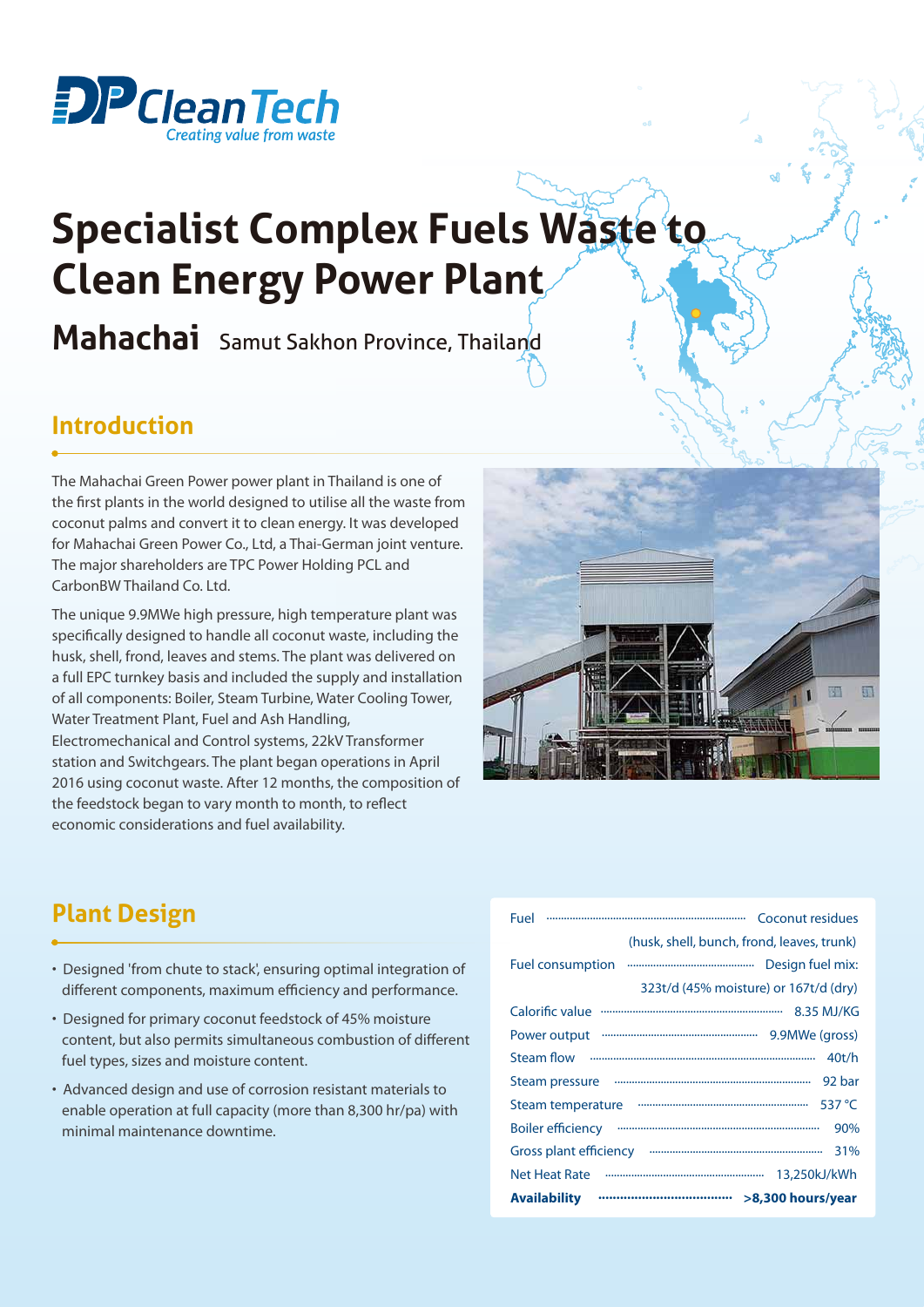#### **Plant Performance 2016-2020**

During the first year after commissioning, and using mainly coconut waste, the plant operated at 94.2% availability and exported 71,724,240 kWh of green power to the local grid.

However, when fuel quality or fuel availability is variable, the composition of the fuel can be adjusted to take advantage of abundant or cheaper feedstock, without affecting performance or output. In recent years, the plant has been running successfully on different proportions of coconut waste, wood chips, rice husks and EFB. All these fuels are notoriously difficult for efficient combustion.





#### **Performance Commentary**

- The range in fuel inputs and moisture levels has varied considerably from the design fuel, but performance has remained high and stable.
- For many plants, this variability would cause significant problems in the boiler and grate, and even plant failure. In particular, the use of EFB (Empty Fruit Bunch) is a frequent cause of power plant failure. Unlike most plants, DP's solution can successfully process and combust highly corrosive and complex EFB and similar fuel types.
- Fuel quality and availability are ongoing challenges faced by the power plant. In particular, during the rainy season the humidity/moisture levels at times exceed 60-65% full load. However, this has not caused any problems. The continued high and stable performance demonstrates the advanced fuel flexibility of DP technology, reflecting superior design knowhow.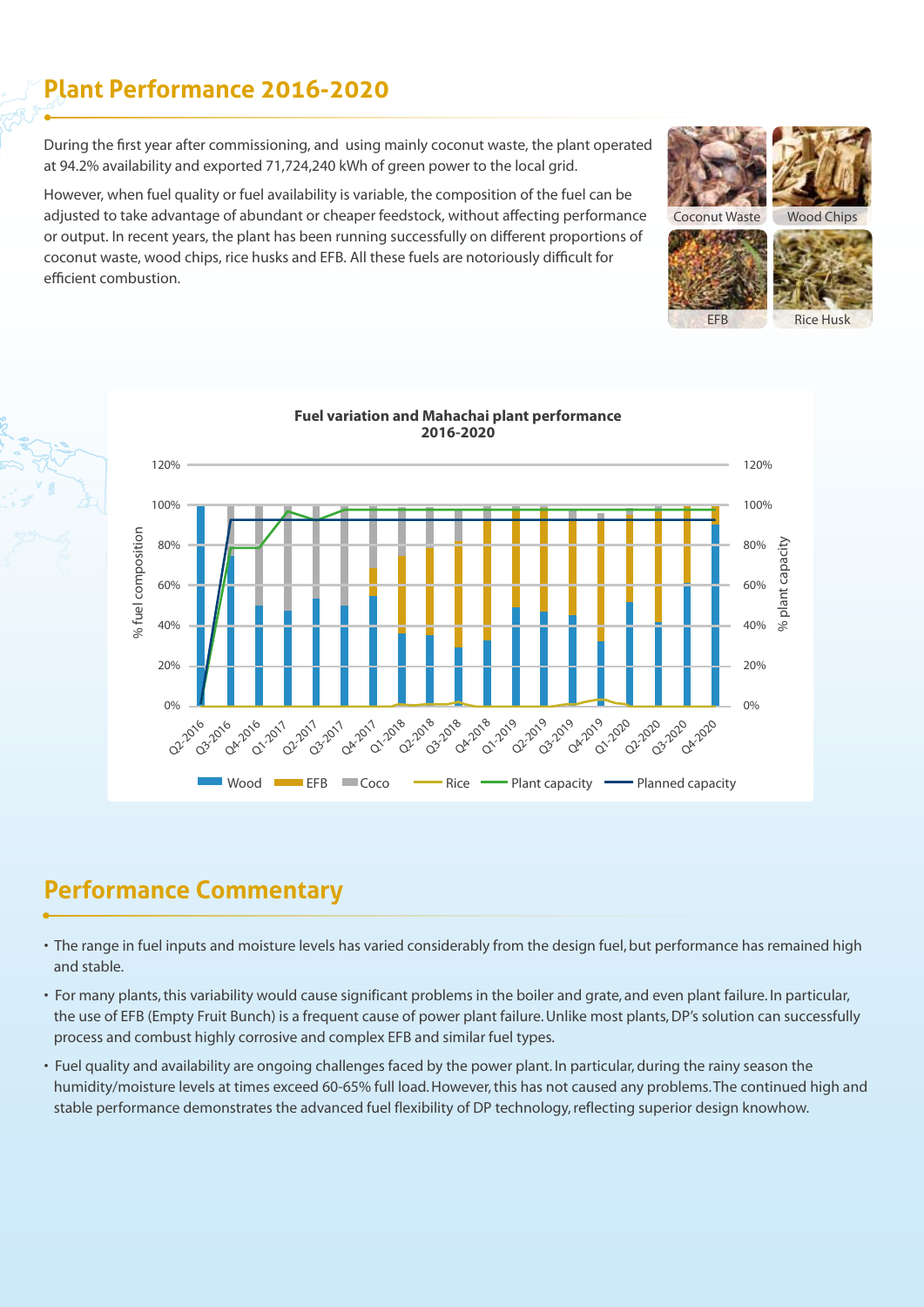



### **Fuel Handling**

Fuel storage is both outdoors and indoors, and transported to the pusher feeder via 2 automatic moving floors, screw and belt conveyors. The screw conveyor system is equipped with weight cells to ensure proper fuel consumption data management. Belt conveyors transport the fuel to the inlet hopper of the pusher feeder. There is also an alternative fuel inlet via a ground hopper directly on to the belt conveyors. The pusher feeder is a unique solution which will allow the combustion of pre-processed feedstock, feeding the fuel into the boiler combustion chamber.

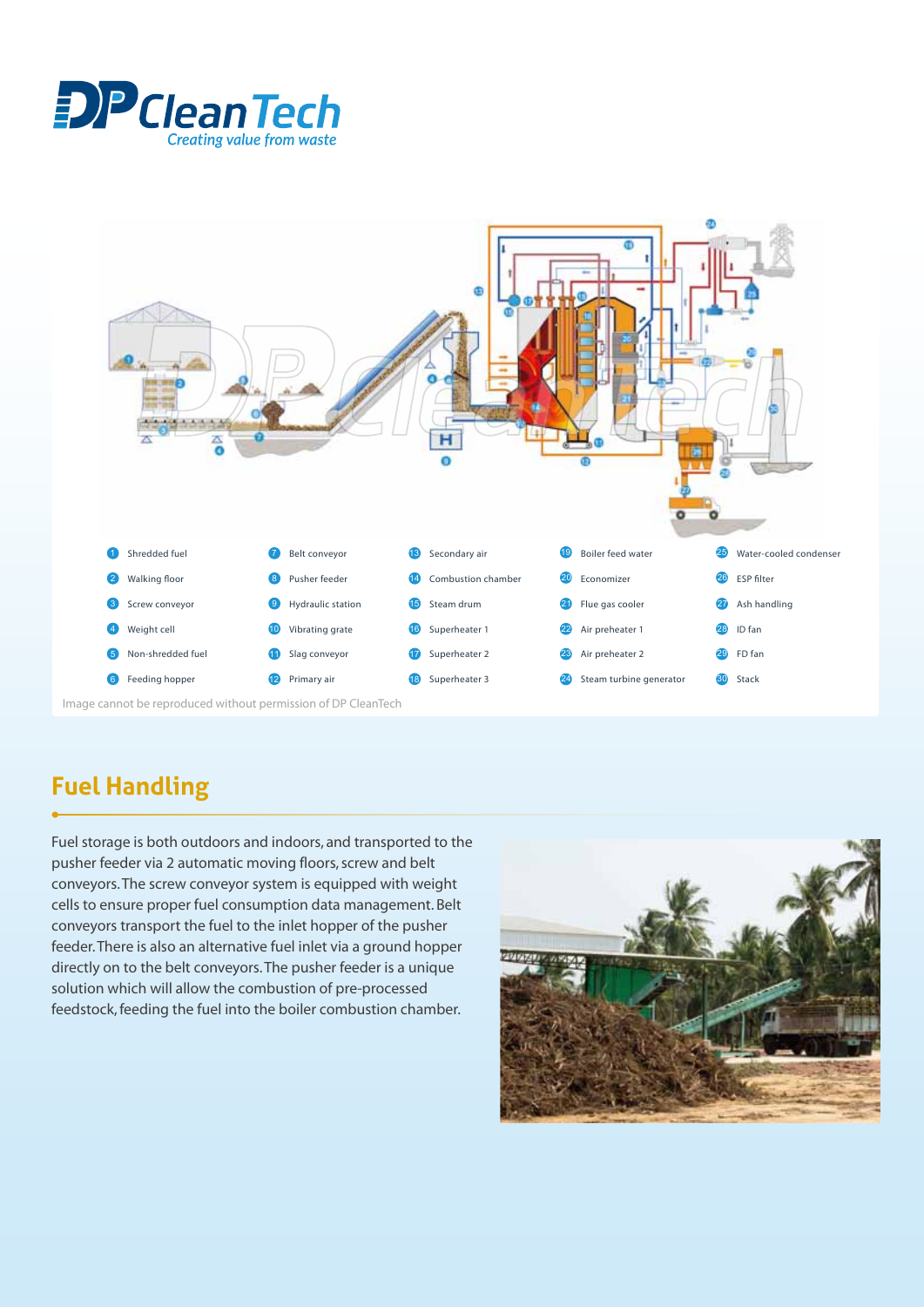#### **Combustion Process**

DP's proprietary Water-Cooled Vibrating Grate regulates combustion, using an alternating vibration cycle of between 1.5–3 minutes for a period of 3–5 seconds at a time. Combustion air is fed to the furnace both from beneath and above the grate. The grate is divided into 3 primary air zones. The first zone is subjected to high turbulence to aid the release of volatile matter and moisture. The second stage is the pyrolysis, the third stage is for burning out. The fuel ash and slag are transported along the grate by the vibrating movement into the slag fall, then into a submerged slag conveyor, finally discharging into a slag pit.

The grate was designed specifically for biomass combustion and will reliably and effectively accommodate mixtures of woody and herbaceous fuel. The vibration inhibits the formation of large slag particles, common in biomass combustion. This makes the grate suitable for burning fuels with high slagging and sintering propensities. With fewer moving parts than a standard moving grate, less maintenance is needed.

#### **High Pressure, High Temperature (HPHT) Boiler**

DP's unique and well proven steam boiler is a water tube boiler with hanging superheaters producing 40 tons of steam per hour at 92 bar and 537°C. The steam is used in a conventional steam cycle turbine. The specially selected materials and advanced temperature control counteract the fouling and corrosive effects of the fuel. The flue gas, having been cooled in the boiler, is cleaned in an electric filter before being discharged through the stack.





#### **Flue Gas Cleaning**

DP's advanced combustion and emissions handling techniques ensure that all gaseous plant emissions are well below regulatory standards. An electrostatic precipitator filter removes particulate matters. Fly ash is collected in a storage silo via a dense phase pneumatic transport system and can be discharged from the silo into trucks for redistribution as fertilizer. The plant is equipped with a CEMS (Continuous Emission Monitoring System) for online monitoring of emissions.

#### **Steam Turbine Generator**

The steam turbine generator set in this plant was manufactured and delivered under DP supervision. The generator and gearbox are German manufactured and designed to produce electricity up to 9.9MW gross.

#### **Substation: Transformer and Transmission System**

A transformer station with medium voltage switchgears is the connection point to the 22kV grid of the Provincial Electricity Authority. The plant can supply approximately 72,000MWh of electricity to the provincial grid annually.